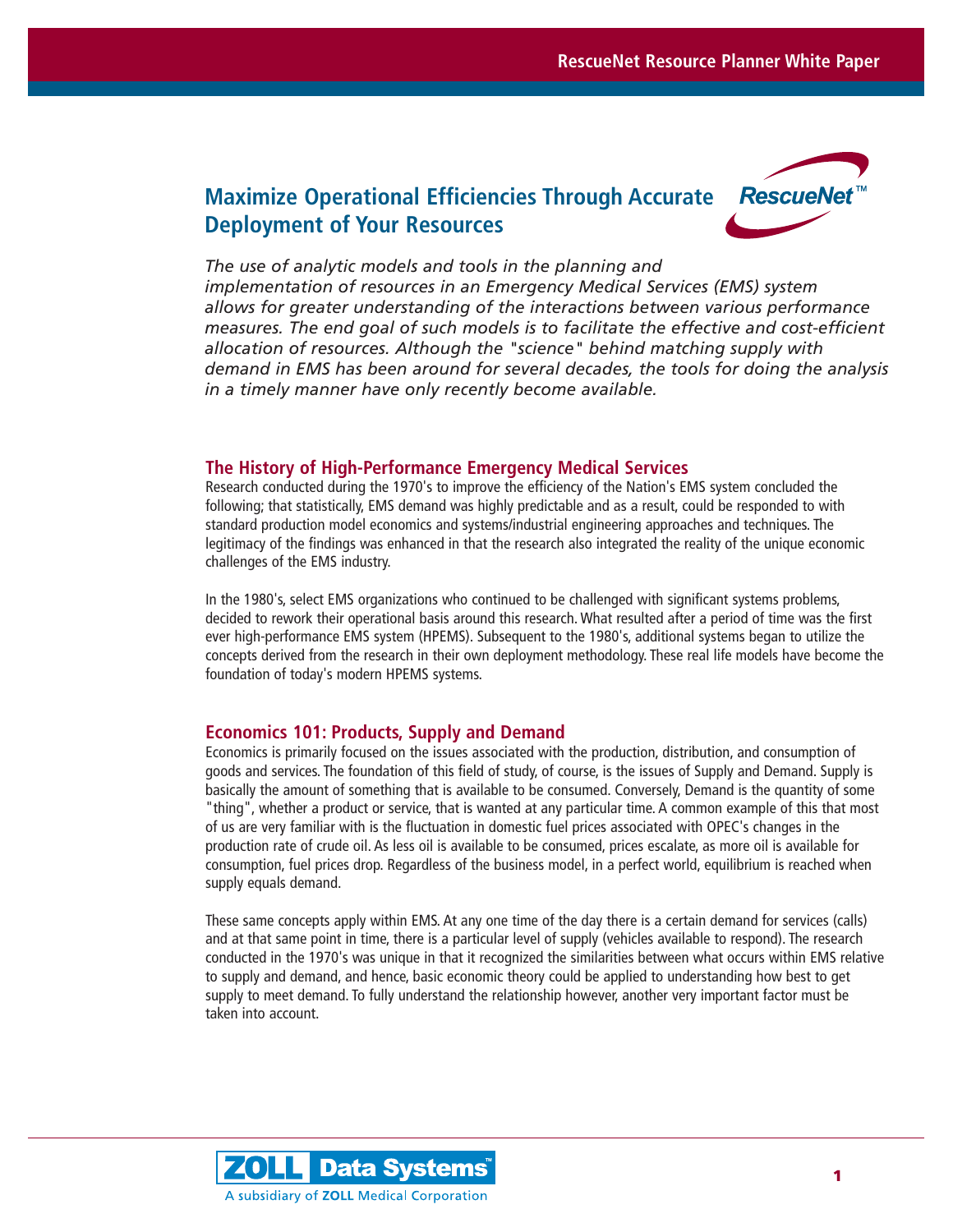#### **Static versus Temporal**

Getting supply to equal demand, in itself, is a relatively straightforward exercise if two things occur; the demand is predictable, and the demand changes very little as a function of time. As discussed above, the research conducted in the 1970's concluded the demand for EMS services was statistically predictable. With that solved, the issue at hand now is; how does supply and demand in EMS vary on an hourly basis. To answer the question we must explore the meaning of the terms Static and Temporal.

Things that are Static experience very little change and in most cases do not change at all. An example of something that is static is a building, such as the local library, that never moves and short of being torn down will always occupy the same place in town. Another example would be how fire protection is planned for. Although many cities and towns have some level of growth associated with them, the vast majority of the buildings are static in that their number and location is unchanging. As such, Fire Departments base their fire response and locate their stations around these static objects.

Temporal on the other hand is how things change as time changes. Something we are all too familiar is the issue of rush-hour traffic. Since most people to need to be at work at generally the same time every day and pretty much leave at the same time of day, traffic on the road network is temporal in that it is busy (high demand for road services) in the morning and evening and much less busy (low demand for road services) during the middle of the day or evening. Probably the best example of temporal is the weather where the weather not only changes winter to summer but also can change dramatically through a particular day.

What makes Static and Temporal particularly interesting in the study of Supply and Demand is that both Supply and Demand can be either Static or Temporal. Briefly, they are described as follows:

- Static Demand Unchanging requirements on supply
- Static Supply Unchanging resources to meet demand
- Temporal Demand Changing requirements on supply
- Temporal Supply Changing resources to meet demand

The illustrations below show what the various combinations of Supply/Demand and Static/Temporal look like for the 24 hours of a particular day



#### **Static Demand & Static Supply Static Demand & Temporal Supply**



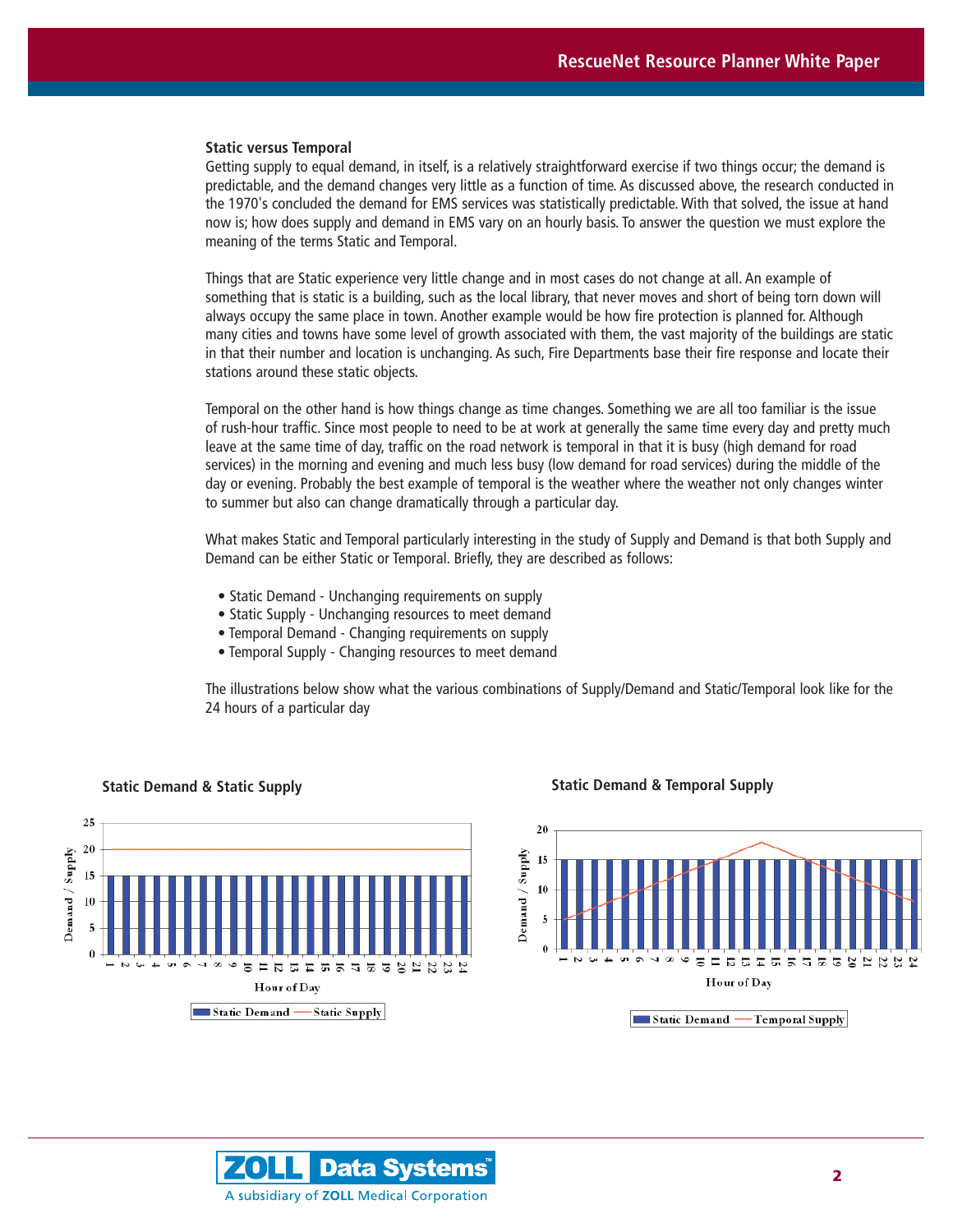

When examining the relevance to EMS of the illustrations above one very important conclusion must be reached. The primary mission of EMS is Demand / Supply to provide exceptional medical care to people. And people move from place to place, therefore demand varies by time of day (TOD) and day of week (DOW), hence the important conclusion is that EMS demand is temporal. As such, the optimum relationship of supply to demand for EMS is shown in chart 4, where the two meet. Unfortunately, many times the actual relationship practiced by organizations is that of chart 3, or some variant of that. The pitfalls of that will be discussed later. The epiphany is that EMS systems, in order to meet their changing demands, should vary their supply of ambulances in a manner such that patient care needs are met, the financial stability of the organization is shored, and the well-being of employees is cared for.

# **Is EMS a Service Industry or a Production Industry?**

EMS is a production industry that provides its customers with a level of quality service as an end result of a quality product. So what widgets (or products) do high-performance EMS systems produce? A quality unit hour is the answer. A quality unit hour is an ambulance that is available to the EMS System for one hour that responds to properly triaged calls for service, is produced within a CQI environment that uses modern technology to collect and assess accurate data, is fully staffed, fully trained, fully maintained, fully stocked, properly placed in location and time, properly funded and safely operates within an educated population.

**Temporal Demand & Static Supply Temporal Demand & Temporal Supply**



Temporal Demand — Temporal Supply



Temporal Demand --Static Supply



**The Quality Unit Hour Concept** Section I - EMS Prodcution Model Theory, II.e.ii.

**Data Systems** ZO Ц A subsidiary of ZOLL Medical Corporation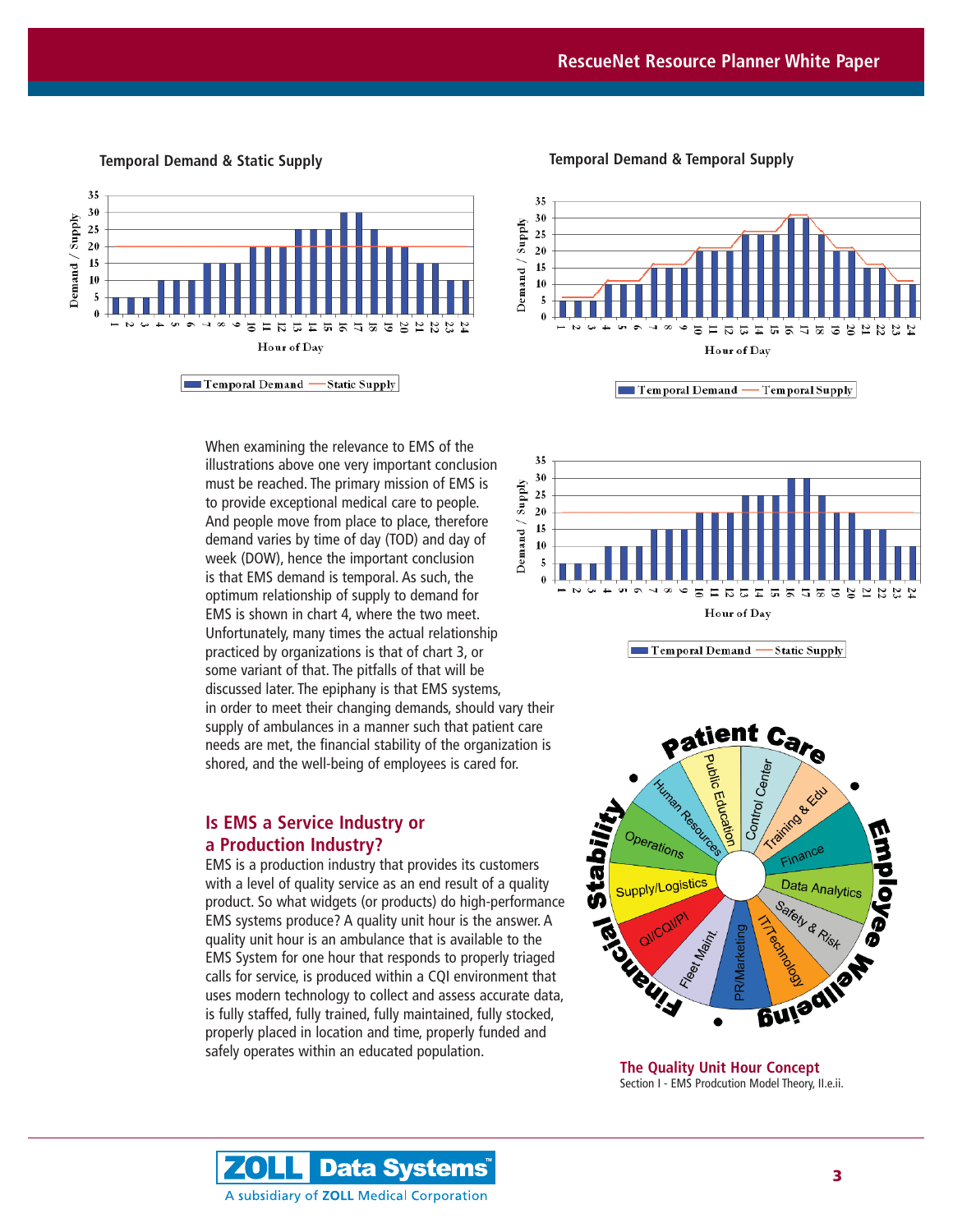# **The EMS Widget: The Quality Unit Hour**

A production industry that makes widgets produces and distributes (supply) their goods based on consumer consumption (demand) for their product. They use *analytical tools* to determine how many widgets to make, and where they need to be, in order to meet the needs of the consumer. Good EMS Systems do the same thing. Volumetric demand tells us how many UH's are needed by TOD and DOW and uses a temporal demand analysis. Geospatial demand tells us where UH's are needed by TOD and DOW and uses a geographic demand analysis. So what is actually being predicted here?

Human behavior patterns are quite predictable. These patterns vary by time of day and day of week. EMS systems only need to look at the calls generated by their patients based on their patterns of behavior. From this data, they can predict (based on history) where their population will be and how much service they will need for that hour of that day.

To provide a quality unit hour, an EMS system should utilize different methods, tools and measurements to help determine product quality, quantity and distribution of their goods to the market place. A production schedule is used to determine how many widgets to make based on an analysis of demand for their product. And actual production is used to determine how many widgets were actually produced (or made) by the factory according to the production schedule. Lost production is used to determine how many widgets were actually produced based on the production schedule are lost due to poor product quality.

#### **Actual Production - Lost Production = Effective Production**

Or, what is available at the end of the day for consumption after production limitations and quality controls have been applied. Distribution plans are used to determine where the new quality widgets will be geographically sent (shipped) based on customer orders. So how do these concepts apply to HPEMS?

**Production Schedules** — HPEMS systems (as most do) use a schedule to determine how many QUH's they need to produce by hour of day and day of week based on a temporal demand analysis.

**Actual Production** — The ability of HPEMS systems to fill their schedule determines how many QUH's are produced by the system.

**Lost Production** — once QUH's are produced, they may or may not be available to the EMS system for a variety of reasons (lost UH's). These lost UH's are not available to the system for consumption by patients.

#### **Effective Production = Actual Production - Lost Production**

Or, what is available at the end of the day to respond to calls after production limitations (inability to fill the schedule) and lost production (lost UH's) are applied. Distribution plans are used to determine where QUH's need to be placed within the EMS system in order to respond to calls within response time limitations based on the geographical demand analysis.

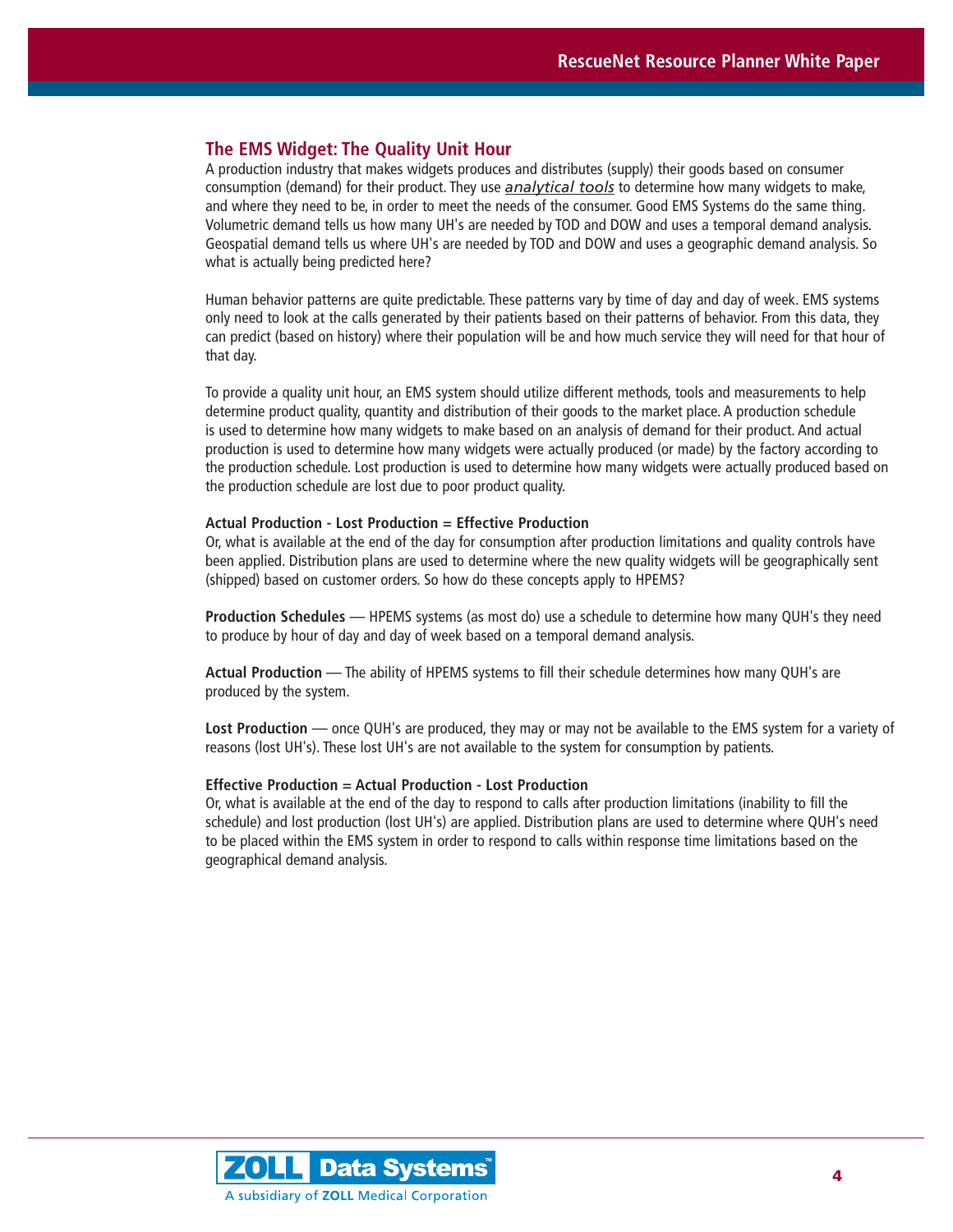# **Understanding Production Model Theory**

A unit hour is a time-based "product" where quality is directly affected by any system breakdown or failure that takes time away from the unit hour's ability to work in the EMS system. There are also several types of Unit hours; Schedules Unit Hours, Actual Unit Hours, Lost Unit Hours and Effective Unit Hours...

### **Types of Unit Hours and Measurements**

- Static SUH: Scheduled Unit Hours (production schedule) - The QUH scheduled for deployment
- Static AUH: Actual Unit Hours (actual production) - What on the schedule was able to be filled
- Static LUH: Lost Unit Hours (lost production) - What UH were paid for but lost due to various reasons
- Static EUH: Effective Unit Hours (effective production)  $-$  Static AUH minus LUH  $=$  EUH

When plotted, as a function of call demand, the typical relationship between the different types of unit hours is shown in the following graph



The most important take-away from the graph is that Effective Unit Hours will always be less than Actual Unit Hours, which will be less than Scheduled Unit Hours. Much of this is driven by the issues of Effectiveness and Efficiency. Effectiveness is a measure of how close did a particular activity come to reaching the desired outcome. Efficiency is a measure of cost in terms of energy, cost, and time. In other words, did I accomplish what I set out to do and how competent was I in completing the task. For HPEMS, it means doing the jobs in the most timely and safest way possible.

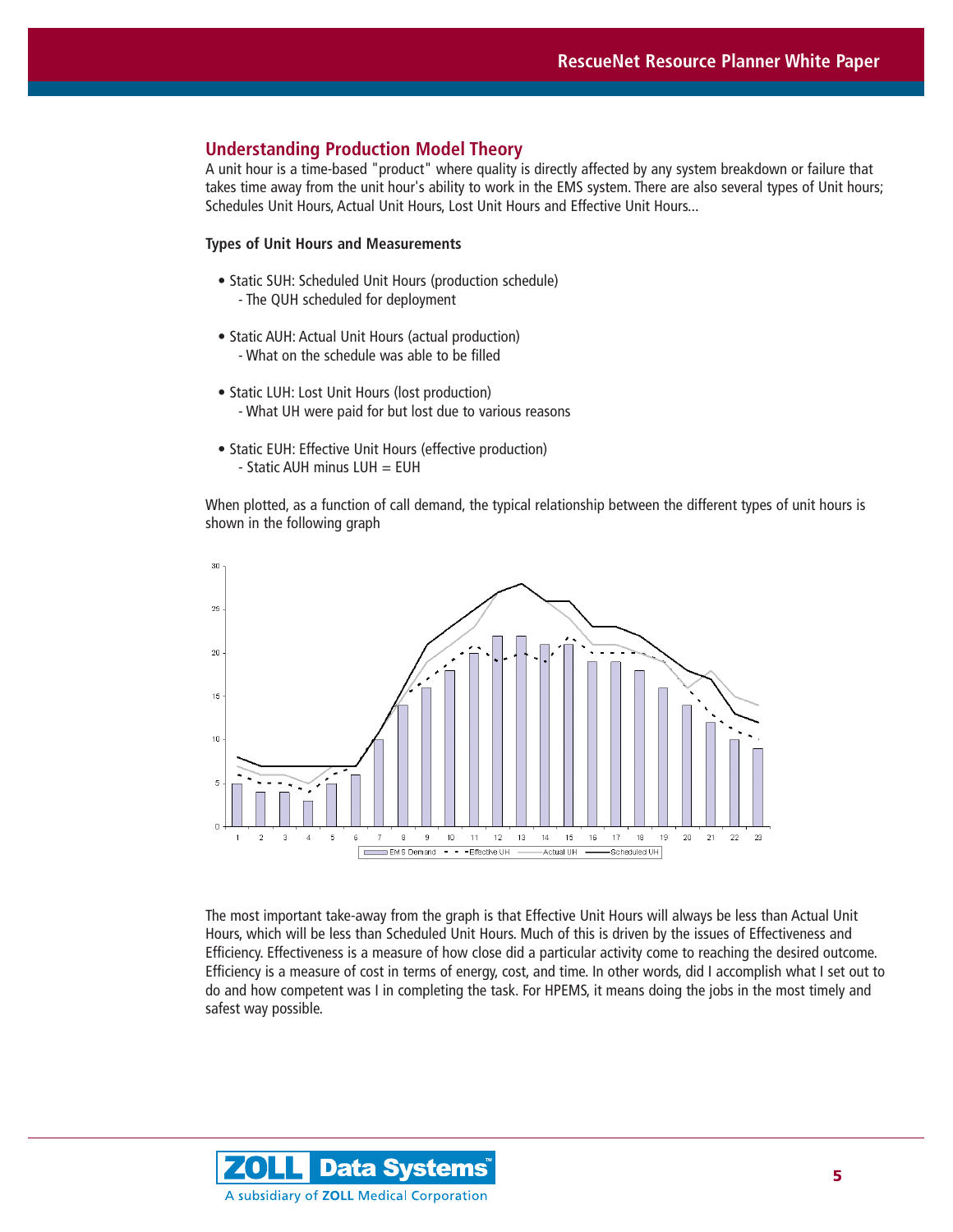# **HPEMS Production Problems and Their Impact**

Various issues can come into play to cause problems in the production system of EMS. Errors in **Scheduled Unit Hours** can be a result of the schedule not matching demand, the schedule changed to meet employee needs or just plain inaccuracies in the schedule.

**Actual Unit Hours** can vary significantly for many reasons. Some of which are:

- Shift trades or shift variations causing over- or under-production
- Headcount/staffing problems
- Poor shift bid procedures
- Call outs/sick personnel
- Mismanaged PTO allowances
- Excessive LOA
- Excessive mid-shift changes

**Lost Unit Hours** can also be the result of many factors such as labor problems (work slow down), poor logistics such as equipment failures, poor maintenance, or poor mid-shift restock practices; maintenance problems such as fleet failures or a poor PM program; and systems problems such as poor procedures, policies, and practices. Often overlooked or under appreciated is the effect an organization's culture can have on Lost Unit Hours with issues such as employee favoritism, poor work ethic, and morale.

**Effective Unit Hours** are strongly impacted by LUH. To further discuss the relevance of Effective Unit Hours we will



further interpret the graph introduced on the prior page. Shown below is the same graph with the identification of the area of effective production; that is Effective Unit Hours are above Demand for that particular hour of the day.

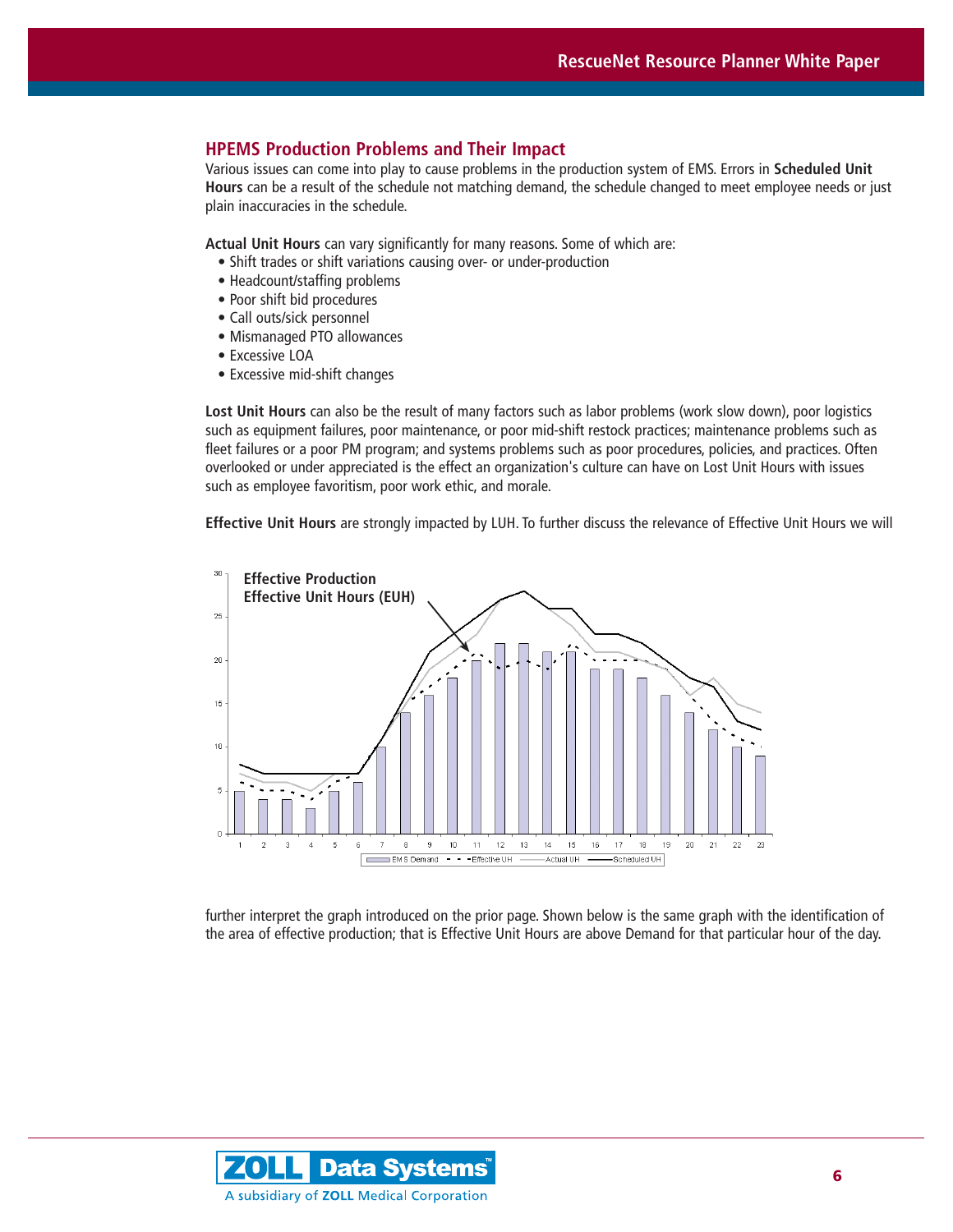Here we see the area for Lost Unit Hours or, as was mentioned above, the hours the organization paid for but received no benefit for. In other words, this is an area of inefficiency.



Perhaps the most notable part of the graph is circled below, and one that generally is unacceptable in EMS is an area where Demand exceeds the Effective Unit Hours. The interpretation of this area is that despite an attempt, and plan, to schedule resources of the level of the solid black line, system problems have created a scenario where, due to Lost Unit Hours, the Effective Unit Hours is below the Demand. In this scenario, the system will not have sufficient resources to respond to calls for service.



In summary, most endeavors strive to produce a quality result while minimizing cost. Both of these goals are primarily driven by the issues of efficiency and effectiveness. Within EMS, where an organization is relative to those issues will define the type of delivery system they are operating under. Summarized here is the type of system delivered based upon how the efficiency and effectiveness of the particular organization.

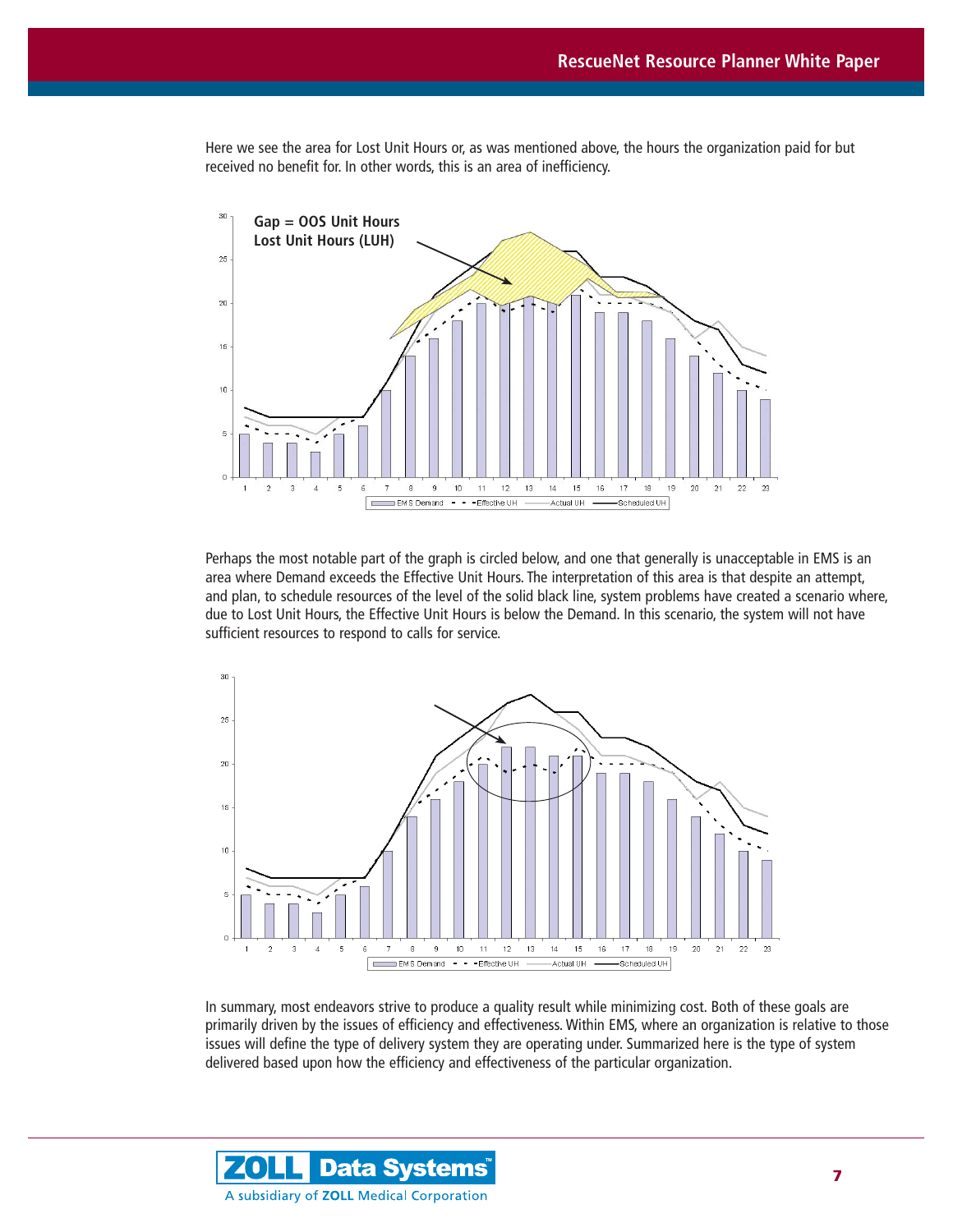| High quality with above-average costs | Effective but inefficient              |
|---------------------------------------|----------------------------------------|
| Low quality with below-average costs  | Ineffective but efficient              |
| Low quality with above-average costs  | Ineffective and inefficient            |
| High quality with below-average costs | HPEMS systems: effective and efficient |

Only by adopting the methodologies of High Performance EMS will an agency achieve the best of both worlds; delivery of high quality medical care and a profitable business model.

# **The Anatomy of an EMS Call and the Ability to Alter System Effectiveness and Efficiency**

Inefficiencies can be caused by a number of factors at the following points in the response sequence:

- Call Received bad address, failure to confirm patient is with caller, etc.
- Unit Selection -inadequate unit availability, poor placement of units, poor selection, etc.
- Unit Alert alert initiated too late, communications failure. etc.
- Ongoing/Continued Monitoring unacknowledged timer prompts, failure to pay attention to the system, etc.
- Unit En Route slow out of chute, vehicle failure, traffic, MVA, etc
- On Scene poor/inefficient scene procedures, Inadequate staffing of pick-up facilities, etc
- Destination Selection hospital diversions, desired facilities more distant
- En Route Destination lost crew, poor route selection, etc
- Arrive Destination inadequate staffing of facility, cumbersome info exchange, etc.
- New Post Assignment wrong post, delayed assignment, encountered call en route, etc

# **Temporal Demand Analysis and Peak-Load Staffing Models**

## **What is a Temporal Demand Analysis?**

A Temporal Demand Analysis (or TDA) is an analysis of arrayed and aggregated historical call volume by week, hour of day and day of week. It is used to help predict and determine the number of Quality Unit Hours needed (demand) for each hour of the day and day of week.

When completed, the analysis will provide staffing needs for a total of 168 hours (total number of hours in a week). From this analysis, a peak load staffing schedule can be built to match the prediction model (matching supply with demand).

#### **Temporal Demand Analysis Fundamental Assumptions**

- Assumes each call takes one hour to complete (1:1 S/D Ratio)
- Needs to be adjusted to each system accordingly
- Use Task Time to adjust as needed if average is >< 60 minutes
- Systems with lower task times require less resources
- Systems with higher task times require more resources

### **Data Set Characteristics**

- Bad in/bad out concept
- What to measure and why
	- Requests, responses or transports?
	- Call priorities to include or exclude
	- Standby/special events

**ZOLL** Data Systems<sup>®</sup> A subsidiary of ZOLL Medical Corporation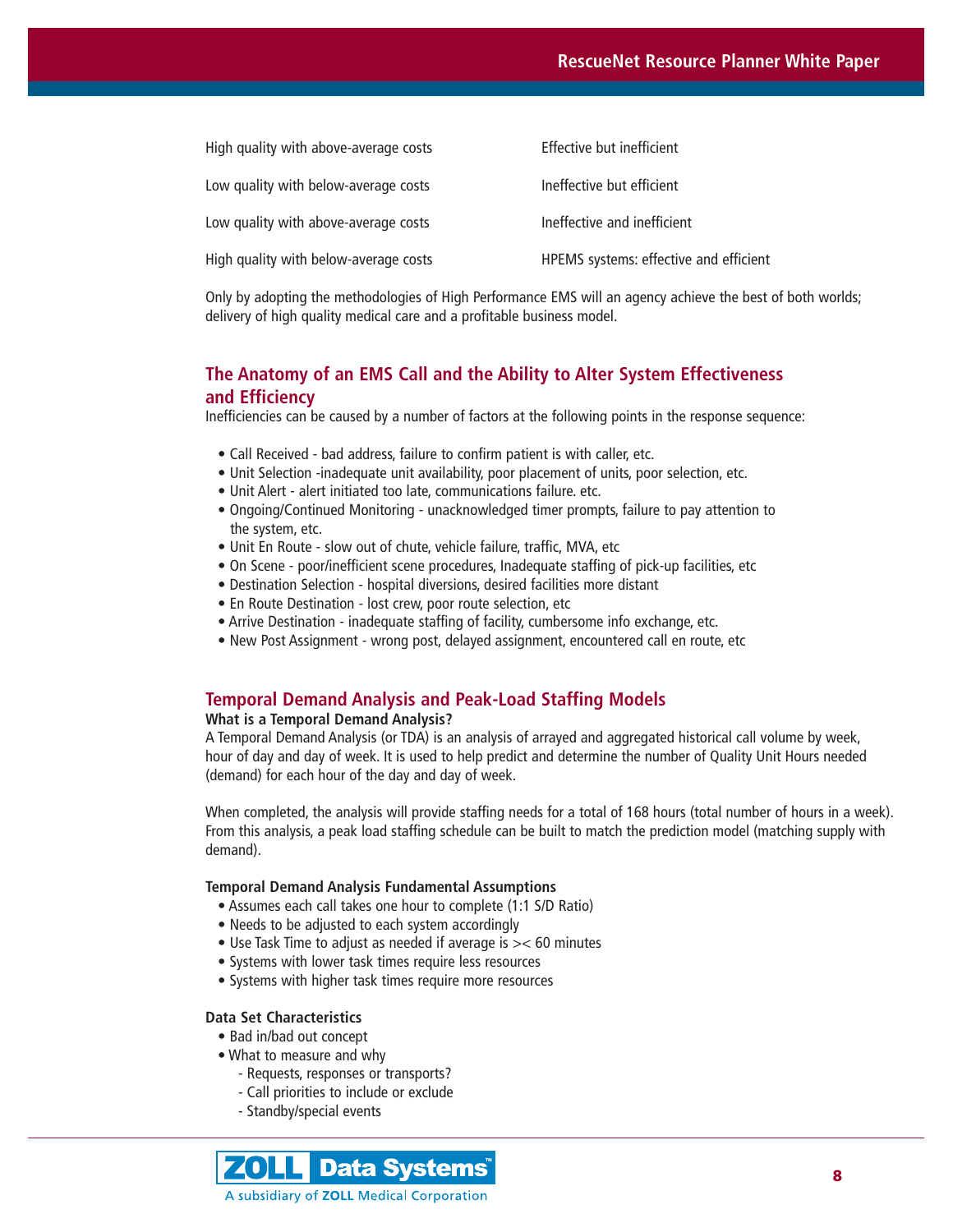- Multi-unit responses
- Other variables (CCT, specialized units, special calls, special circumstances, etc.)

#### **Other Things to Consider**

- Desired response time reliability percentage
- Inefficiency (LUH) buffer / cushion
- Call volume seasonality
- Some "Art" (SWAG)
	- Response time requirements
	- Response time zone balancing requirements
	- Effects of city infrastructure (or lack thereof)
	- Effects of traffic patterns
	- Effects of political "Posts"
	- Effects of other unique system anomalies

The temporal demand analysis results in telling you how many quality unit hours need to be produced by hour of day and day of week. Each hour of each day will have its own number for a total of 168 production/demand requirements. You build your "production schedule" to match these numbers. Keep in mind this is the optimal requirement. It is very difficult (if not near impossible) to create a schedule that exactly matches the demand requirements. The **best** schedule-to-demand matching is typically +/- 2% to 3% variation.

#### **Building a Schedule to Meet Demand**

# **Peak Load Staffing - A Balancing Act**

If done improperly, scheduling can cost an EMS system tens to hundreds of thousands of dollars. It also has the largest impact on employee well-being of any HPEMS concept/approach/theory, and patient care can be compromised if it's not executed properly. But if scheduling is done properly, it can save a system tens to hundreds of thousands of dollars (or more). It can also provide employees with shifts and options never before available, which improves employee satisfaction. And if done properly, it can significantly improve patient care.

Important things to remember when building a schedule:

- Start of shift and end of shift policies
- Fleet/supply/logistics capacities and reserves
- Simultaneous shift starts and ends
- Headcount/headcount/headcount
- Work rules and policies
- Internal and external politics
- Employee input and participation is NOT optional
- If employees are left out, your HPEMS project is at serious risk

### **Employee Input and Participation is a MUST**

Creating an employee scheduling committee is a good tool to foster participation. Ideally, the committee should be a diverse group reflecting as many special interests as possible (high seniority, low seniority, parents, singles, single parents, etc.) but limited to no more than four to six people. The committee's purpose is to obtain input from all stakeholder groups.

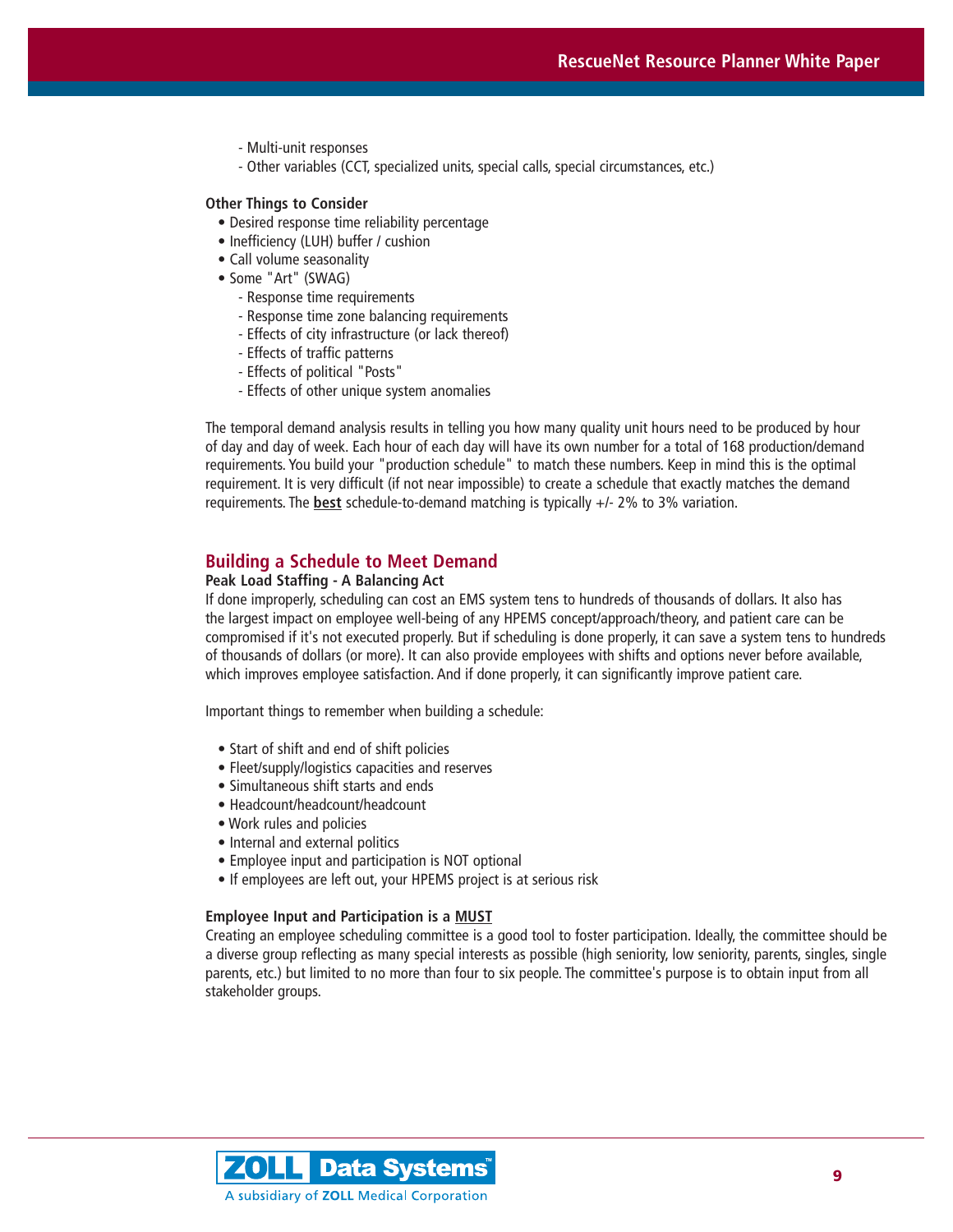

# **Geographic Demand Analysis and the Posting Plan**

A *Geographic Demand Analysis* (GDA) is used to assess the spatial patterns of call volume by hour of day and day of week. It is a scaled map of calls layered over a map of your service area. This tool is then used to build your vehicle deployment posting plan.

A *Posting Plan* is an algorithm used to determine where ambulances should be placed in the system based on demand, by hour of day and day of week. It uses a combination of available unit levels and post prioritization to deploy resources in the most efficient and effective means possible.



**ZOLLI Data Systems** A subsidiary of ZOLL Medical Corporation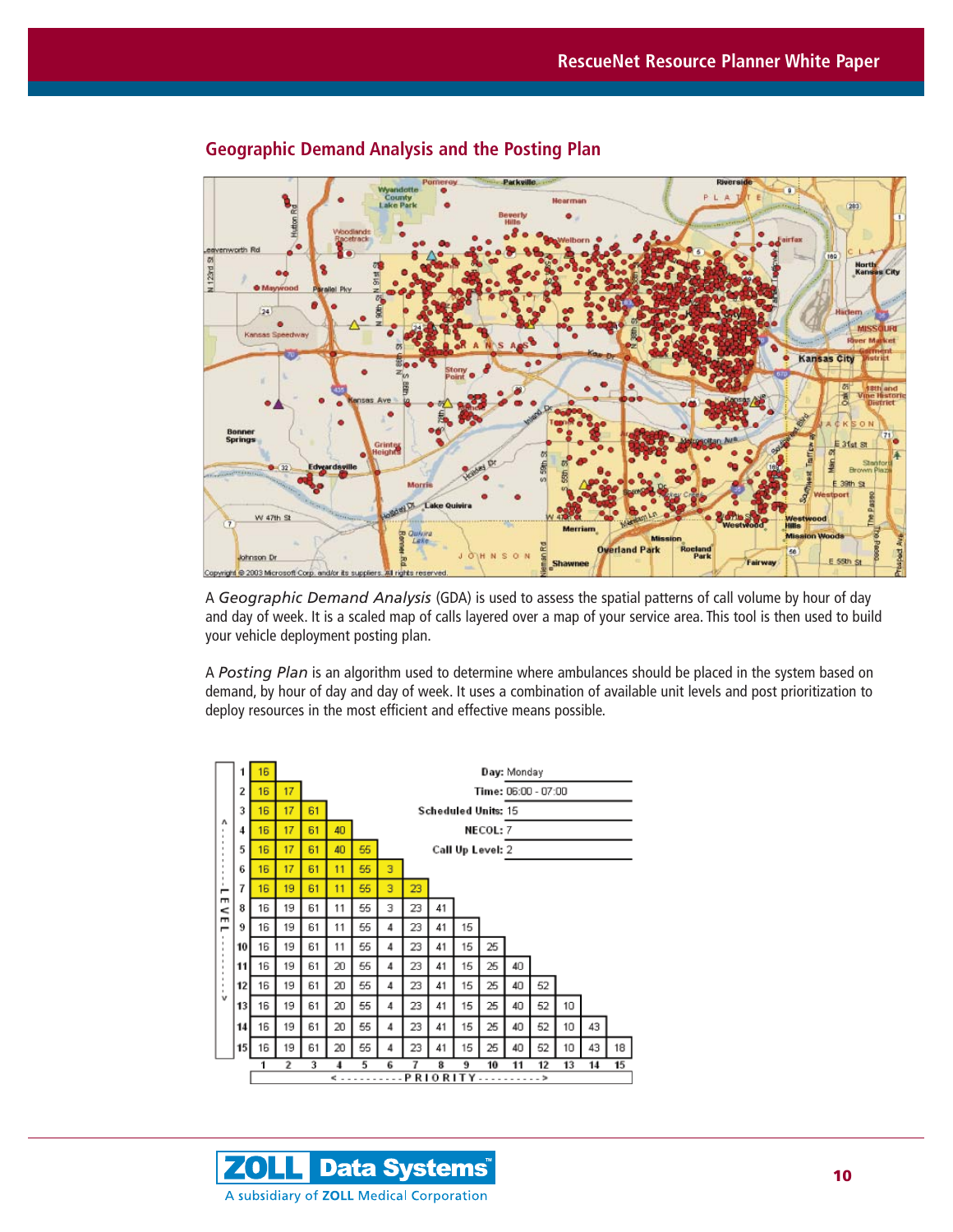A **Post** is a geographic location where an ambulance and its crew will sit and wait for the next assignment. Posts can be stations, street corners, gas stations, etc. Careful selection of Post locations to ensure crew comfort (facilities & food) and safety is essential.



### **Geographic Demand Analysis**

A GDA is a map showing call volume spatially or geographically and typically an hour of day/day of week analysis. It may have hours grouped together based on type of system, but most effective is an hour by hour for a total of 168 maps (one for each hour of the day and day of week) e.g. AM rush, midday, PM rush, night by day of week. Maps must be drawn to scale and should include enough detail to recognize major roads and landmarks.

### **What to Map on a GDA**

- Post locations
- Data types to be mapped varies based on response time requirements and system type (emergency, non-emergency, mixed)
- Typically a 20-week analysis of the most recent system call volume
- Typically only map calls that arrive on scene

#### **Building a Posting Plan**

This is a manual process where a planning team will sit and look at each GDA map and create a prioritized plan for deployment for each system level, TOD and DOW. The strategy is the 'biggest bang for the buck' concept with minimization of coverage overlap based on patterns of demand versus geographic coverage. Unit coverage is calculated to determine how much of an area a post/unit can cover. Response zones and sub-zone requirements must be taken into account, and any geopolitical considerations that may affect the plan. Contractual obligations may also affect the plan, and be sure to consider time of day and day of week implications such as traffic patterns, special events, and weekday vs. weekend needs. Work to minimize level-based, in-plan post-to-post moves as much as possible. And define and enforce post roaming policies (how far a unit can move from its designated post area).

The process starts by taking the maps and defined post response areas, and then finding the post that covers the most area…this is the Level 1, Priority 1 Post. The process then continues until most demand is covered (while minimizing post coverage overlap). Once demand is covered, we initially use the system level that achieves demand